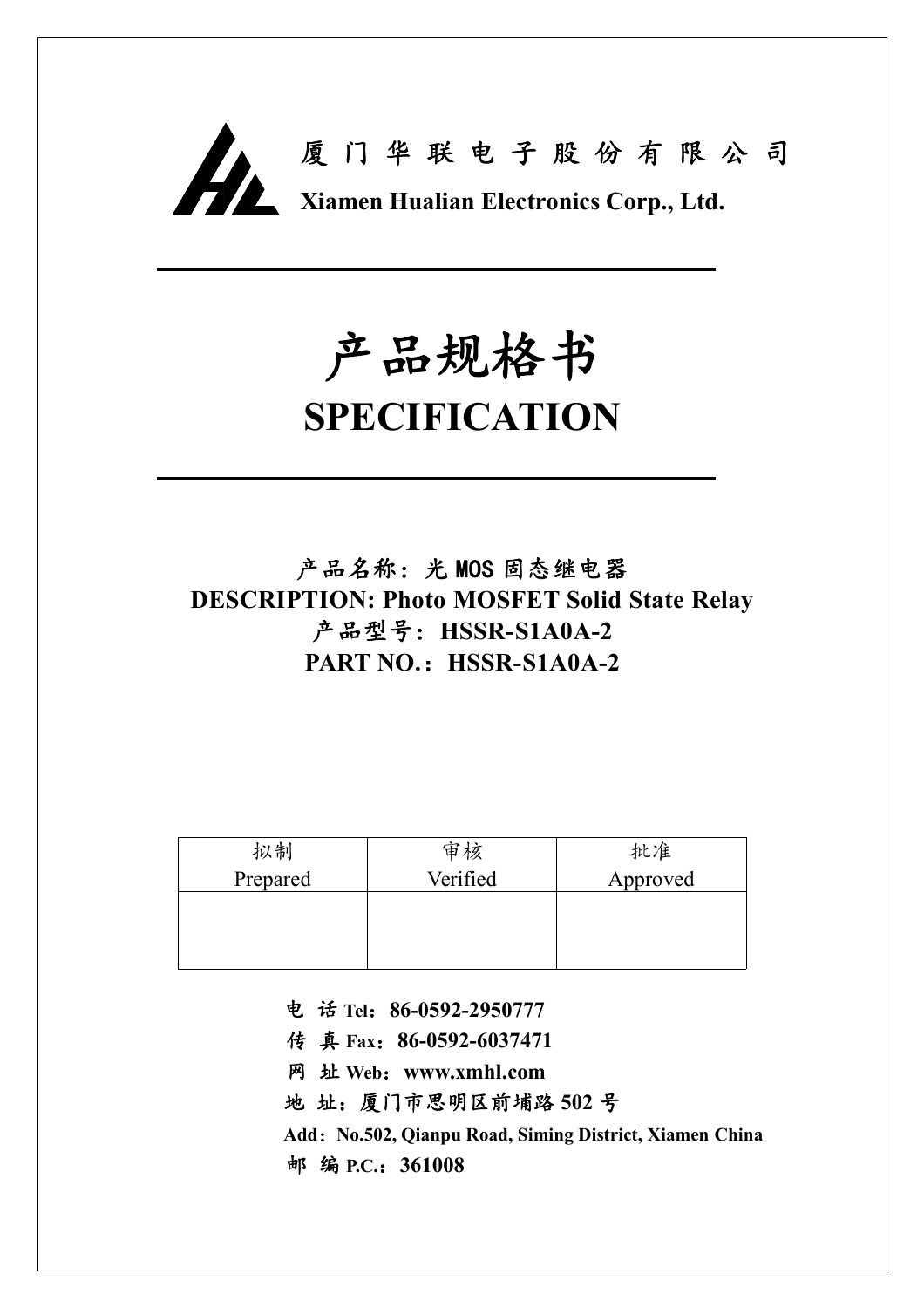#### **1 概述 General**

产品 HSSR-S1A0A-2由砷化铝镓红外发光二极管作为输入级耦合到高电压 输出光探测电路。光探测电路由高速光电二极管阵列和驱动电路构成,用 以开启/关断两个独立的高压金属氧化物半导体场效应管(MOSFET)。一个 最小 5mA 的电流流经输入级红外发光二级管可确保继电器动作。当加在输 入级红外发光二级管的正向压降为 0.8V 或更小值时,继电器可确保复位。 产品见图 1。 **图 1 产品 Figure 1-Product**



The HSSR-S1A0A-2 consists of a AlGaAs infrared emitting diode input stage optically coupled to a high-voltage output detector circuit. The detector consists of a high-speed photovoltaic diode array and driver circuitry to switch on/off two discrete high voltage MOSFETs. The relay action with a minimum input current of 5mA through the input LED. The relay reset with an input voltage of 0.8V or less. Products shown in Figure 1.

#### **2 特点 Features**

- 微型光 MOS 固态继电器。Micro Photo MOSFET Solid State Relay.
- 单通道常开型单刀单掷继电器。Single Channel Normally On Single-Pole-Single-Throw (SPST) Relay.
- 30V 输出耐压产品。30V Output Withstand Voltage.
- 1800mA 额定电流产品。1800mA Current Rating.
- 低输入电流, CMOS 兼容。Low Input Current: CMOS Compatibility.
- 非常快的开关速度:典型值 0.5ms (Ton), 0.2ms (Toff )。 High Speed Switching: 0.5ms (Ton), 0.2ms (Toff ) Typical
- 高输入输出绝缘耐压: 3750 Vrms for 1 min。 High Input-to-Output Insulation Voltage: 3750 Vrms for 1 min.

#### **3 应用 Applications**

- 电信切换。Telecommunication Switching.
- 数据通讯。Data Communications.
- 电池管理。Battery Management.
- 工业控制。Industrial Controls.
- 医疗设备。Medical Equipment.
- **EMR/机械继电器替代。EMR / Reed Relay Replacement.**

#### **4 电原理图 Schematic Diagram**



**Figure 2-Schematic**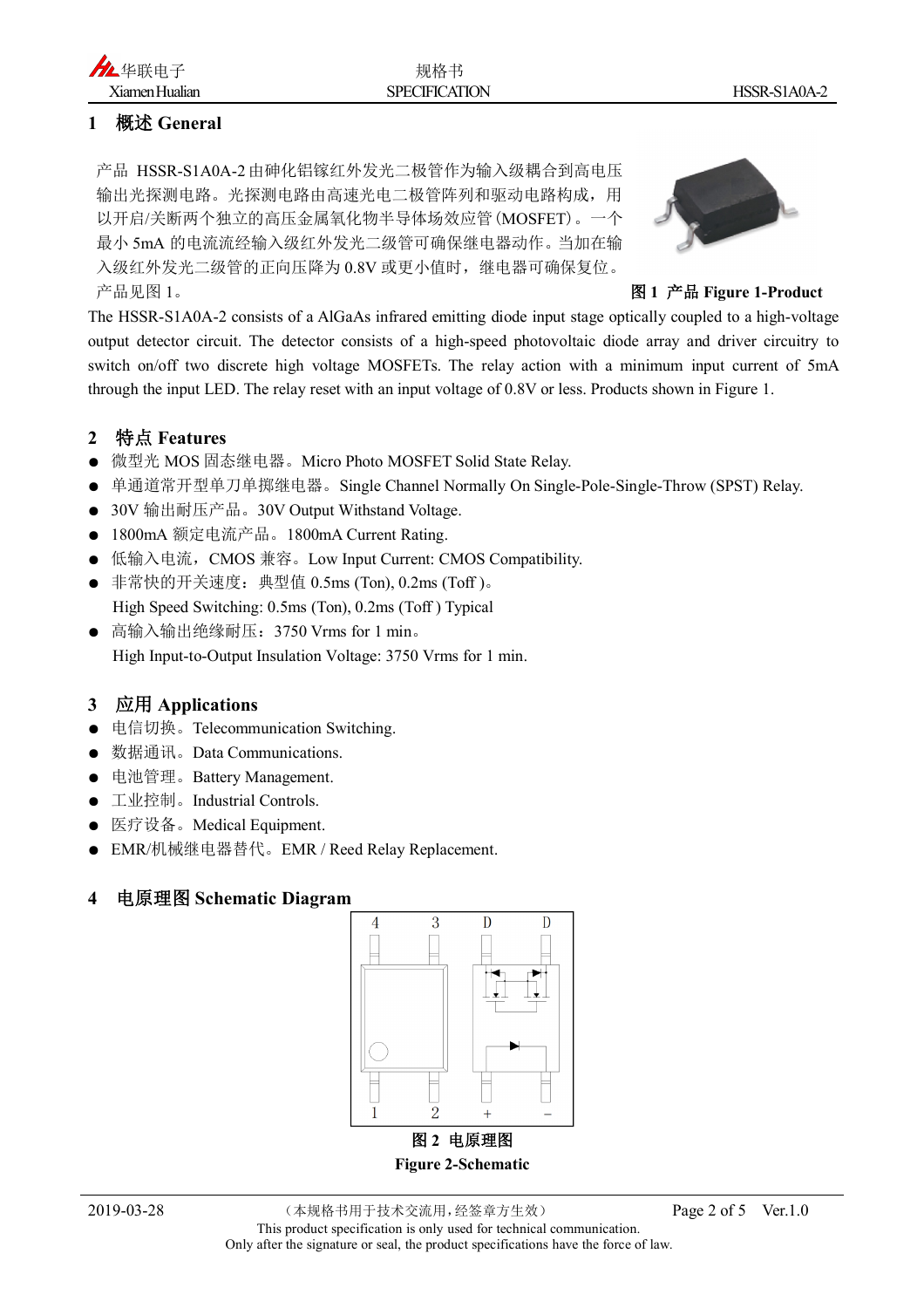

#### **5 极限参数 Absolute Maximum Ratings**

#### **表 1 极限参数**

#### **Table 1-Absolute Maximum Ratings**

| 参数名称 Characteristic                                           |                                | 符号 Symbol        | 额定值             | 单位              |
|---------------------------------------------------------------|--------------------------------|------------------|-----------------|-----------------|
|                                                               |                                |                  | Rating          | Unit            |
| 输入端<br>Input                                                  | 正向电流 Forward Current           | $I_F$            | 50              | mA              |
|                                                               | 反向电压 Reverse Voltage           | $V_{R}$          | 5               | V               |
|                                                               | 耗散功率<br>Power Dissipation      | $P_M$            | 75              | mW              |
| 输出端<br>output                                                 | 开关电压 Switching Voltage         | $V_{O(MAX)}$     | 30              | V               |
|                                                               | 连续通态电流 Continuous load current | $I_{O(MAX)}$     | 1800            | mA              |
|                                                               | 耗散功率<br>Power dissipation      | $P_{C}$          | 360             | mW              |
| 工作温度 Operating temp.                                          |                                | $T_{\rm aop}$    | $-40 \sim +105$ | $\rm ^{\circ}C$ |
| 贮存温度 Storage temp.                                            |                                | $T_{\text{stg}}$ | $-55 \sim +125$ | $\rm ^{\circ}C$ |
| 焊接温度 Soldering Temperature (10 Sec max.)                      |                                | $T_{\rm sld}$    | 260             | $\rm ^{\circ}C$ |
| 绝缘电压 Isolation voltage<br>(RH≤60%,交流 1 分钟) (RH≤60%, AC 1min.) |                                | V <sub>ISO</sub> | 3750            | $V_{\rm rms}$   |

### **6 光电参数 Opto-Electrical Characteristics**

#### **表 2 光电参数**

| <b>Table 2-Opto-Electrical Characteristics</b> |                                       |                          |                                    | $T_a = 25^{\circ}C$ |             |              |            |
|------------------------------------------------|---------------------------------------|--------------------------|------------------------------------|---------------------|-------------|--------------|------------|
|                                                | 参数名称<br>Characteristic                |                          | 测试条件<br><b>Test conditions</b>     | 最小值<br>Min.         | 典型值<br>Typ. | 最大值<br>Max.  | 单位<br>Unit |
|                                                | 正向电压<br>Forward voltage               | $V_{\rm F}$              | $I_F = 10mA$                       |                     | 1.2         | 1.4          | V          |
|                                                | 反向电流<br>Reverse current               | $I_R$                    | $V_R = 5V$                         |                     |             | 10           | uA         |
| 输入端<br>Input                                   | 动作电流<br><b>Action Current</b>         | $I_{F(ON)}$ <sup>a</sup> | $IO=1800mA$                        |                     | 0.5         | 3            | mA         |
|                                                | 复位电流<br><b>Reset Current</b>          | $I_{F(OFF)}$             | $Io=1800mA$                        |                     | 0.35        | 0.5          | mA         |
|                                                | 断态漏电流<br>OFF-State<br>Leakage Current | $I_{OFF}$                | $V_0 = 30V$                        |                     |             | $\mathbf{1}$ | uA         |
| 输出端<br>Output                                  | 导通电阻<br><b>ON Resistance</b>          | R <sub>ON</sub>          | $I_0 = 1800mA, I_F = 10mA$<br>t<1s |                     |             | 100          | $m \Omega$ |
|                                                | 输出电容<br>Output<br>Capacitance         | C <sub>o</sub>           | $V_{OFF}=0V$ ,<br>$fO = 1 MHz$     |                     | 500         |              | pF         |
| 传输<br>Xfer                                     | 动作时间<br><b>Action Time</b>            | T <sub>ON</sub>          | $I_F = 10$ mA, $I_O = 1800$ mA     |                     |             | 0.5          | ms         |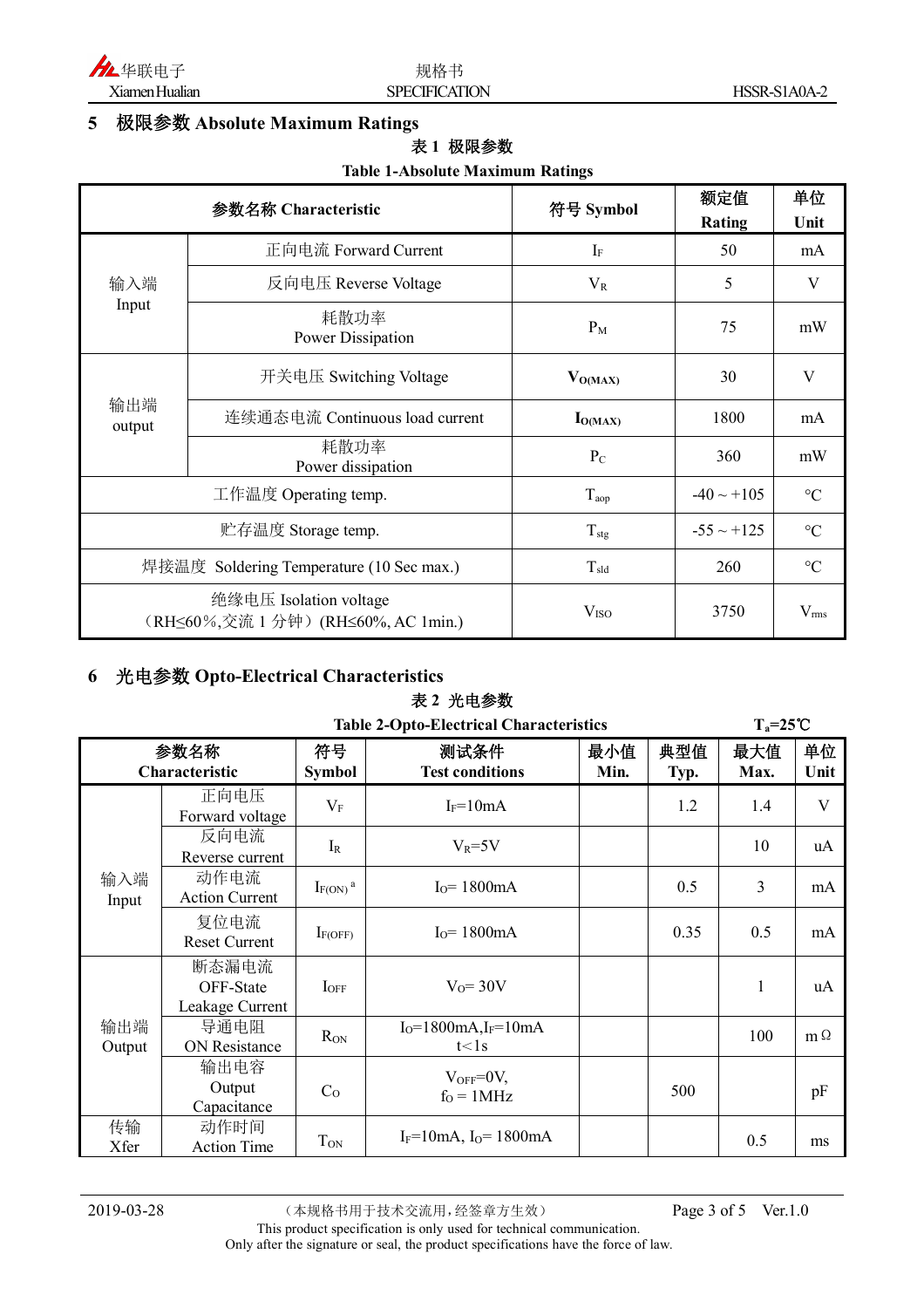| 九华联电子                                                                                                                                                     |                                |                      | 规格书                               |      |     |              |    |
|-----------------------------------------------------------------------------------------------------------------------------------------------------------|--------------------------------|----------------------|-----------------------------------|------|-----|--------------|----|
| Xiamen Hualian                                                                                                                                            |                                | <b>SPECIFICATION</b> |                                   |      |     | HSSR-S1A0A-2 |    |
|                                                                                                                                                           | 复位时间<br>Reset Time             | <b>TOFF</b>          | $I_F = 10mA$ , $I_O = 1800mA$     |      |     | 0.2          | ms |
|                                                                                                                                                           | 耦合电容<br>Coupled<br>Capacitance | C <sub>I/O</sub>     |                                   |      | 0.5 |              | pF |
| 隔离<br>Isolation                                                                                                                                           | 绝缘电压<br>Isolation voltage      | V <sub>ISO</sub>     | $I_{off} \leq 0.3$ mA,<br>AC, 60s | 3750 |     |              |    |
| "保证所有器件在 Ir 值小于或等于最大的 IF(ON)时动作。<br>It is guaranteed that all devices active when $I_F$ value is less than or equal to the maximum value of $I_{F(ON)}$ . |                                |                      |                                   |      |     |              |    |

#### **7 特性曲线 Performance Curves**



#### **8 外形尺寸及电原理图 Dimensions and Circuit Diagram**